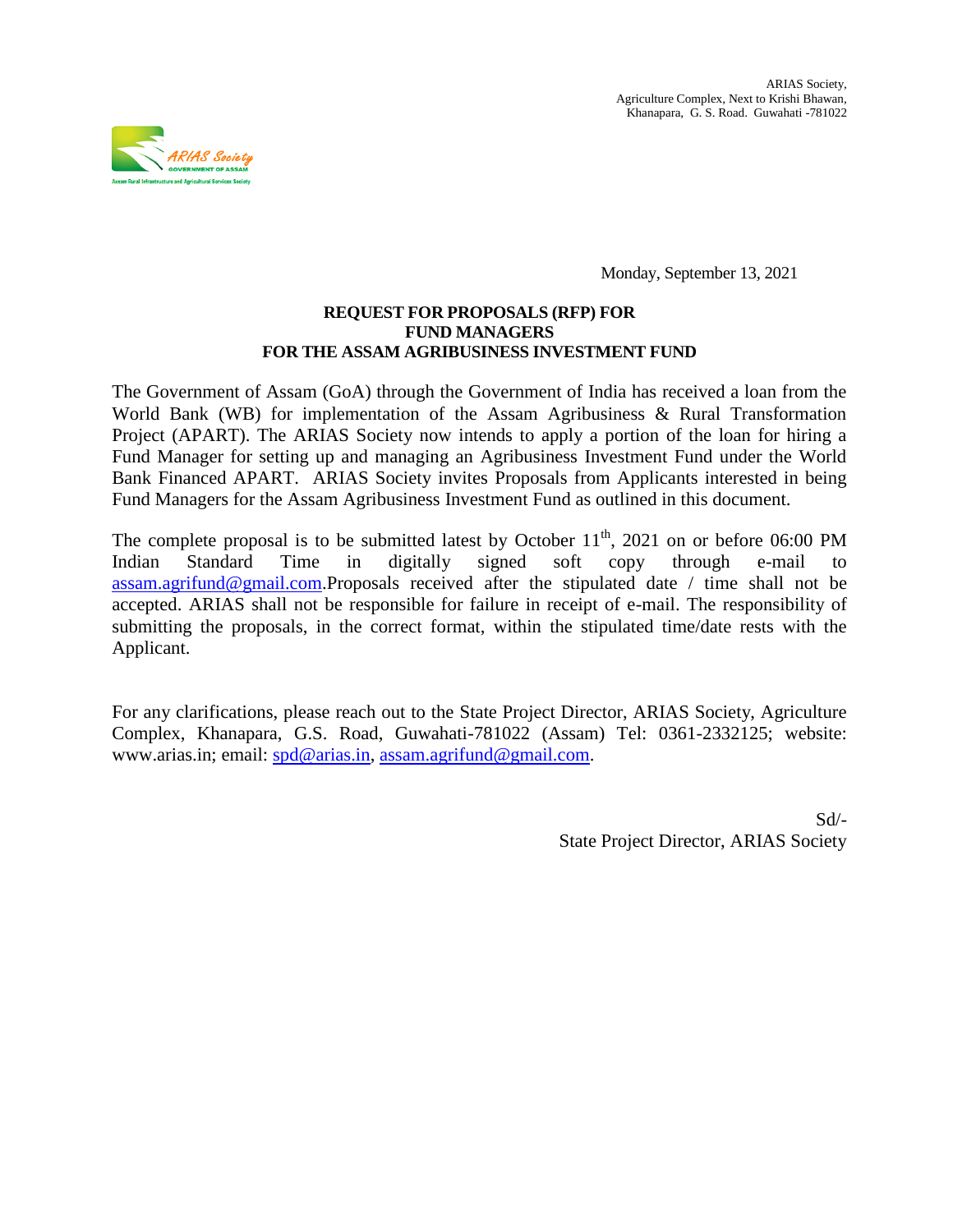## **CONTENTS**

| 2.                                                                                       |                                                         |  |  |  |
|------------------------------------------------------------------------------------------|---------------------------------------------------------|--|--|--|
|                                                                                          |                                                         |  |  |  |
|                                                                                          |                                                         |  |  |  |
| 5.                                                                                       |                                                         |  |  |  |
| 6.                                                                                       | SELECTION PROCESS, EVALUATION CRITERIA AND TIMELINE  13 |  |  |  |
|                                                                                          |                                                         |  |  |  |
|                                                                                          |                                                         |  |  |  |
| Annex II: Summary findings from demand-assessment undertaken as part of AAIF Feasibility |                                                         |  |  |  |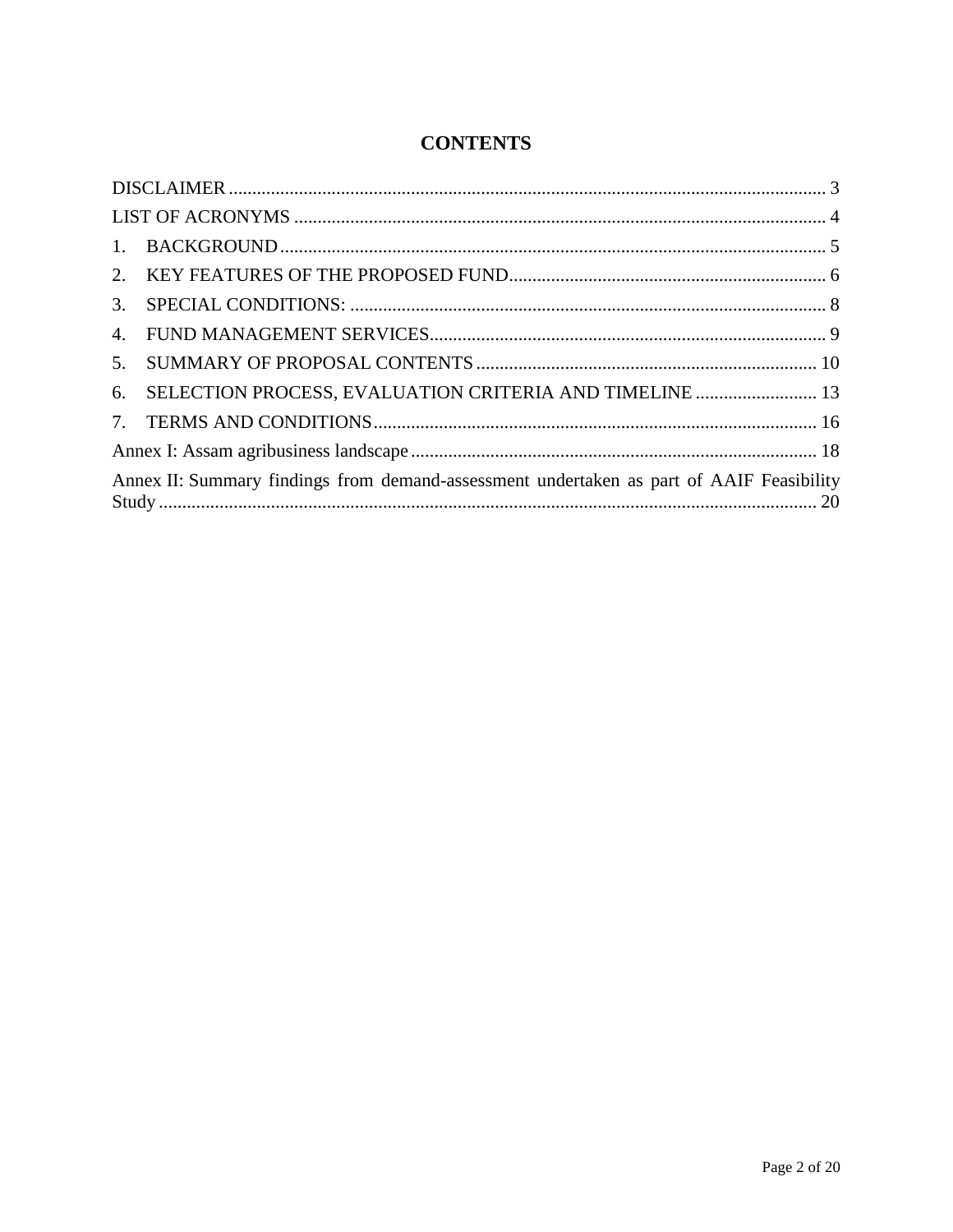#### **DISCLAIMER**

<span id="page-2-0"></span>All information contained in this "Request for Proposal" ("**RFP**") or subsequently provided to persons to whom this RFP has been issued, or those persons who have procured this RFP otherwise, by or on behalf of representatives of ARIASS or any of its employees or advisors, is provided to the applicant ("**Applicant**") on the terms and conditions set out in this RFP.

This RFP, or any of its contents, is not an agreement and is not an offer from ARIASS or to enter into an agreement or arrangement of any kind with any party, including without limitation, the Applicant. The purpose of this RFP is to provide the Applicants with information that may be useful to them in the formulation of their proposals pursuant to this RFP and is issued upon the express understanding that recipients will use such information only for the purposes set out herein. This RFP does not purport to contain all the information and data the Applicant may require in reaching decisions as to their participation in this RFP. The Applicant should conduct its own investigations and analysis and should check the accuracy, reliability, and completeness of the information in this RFP and obtain independent advice from appropriate sources. Some of the information contained herein may be dependent on interpretation of law and this RFP does not purport to give an exhaustive account of any statutory requirements. The Applicant should obtain their independent advice on the statutory compliances required of them for their participation in the engagement envisaged herein.

While this RFP has been prepared in good faith, neither ARIASS nor its employees or advisors make any representation or warranty, express or implied, or accept any responsibility or liability, whatsoever, in respect of any statements or omissions herein, or the accuracy, completeness or reliability of information, and shall incur no liability under any law, statute, rules or regulations, tort, principles of restitution or unjust enrichment or otherwise for any loss, damages, cost, expenses which may arise from or be incurred or suffered on account of anything contained in this RFP or otherwise, including the accuracy, reliability, correctness or completeness of this RFP, even if any loss or damage is caused by any act or omission on the part of ARIASS or its employees or advisors, whether negligent or otherwise.

The Applicant shall bear all costs associated with or relating to the preparation and submission of its bid including but not limited to preparation, copying, postage/ delivery, fees or expenses related to any presentations, conferences, which the Applicant may be required to attend in connection with its bid. ARIASS shall not under any circumstances be responsible or liable for any costs or expenses whatsoever regardless of the outcome or conduct of the bidding process.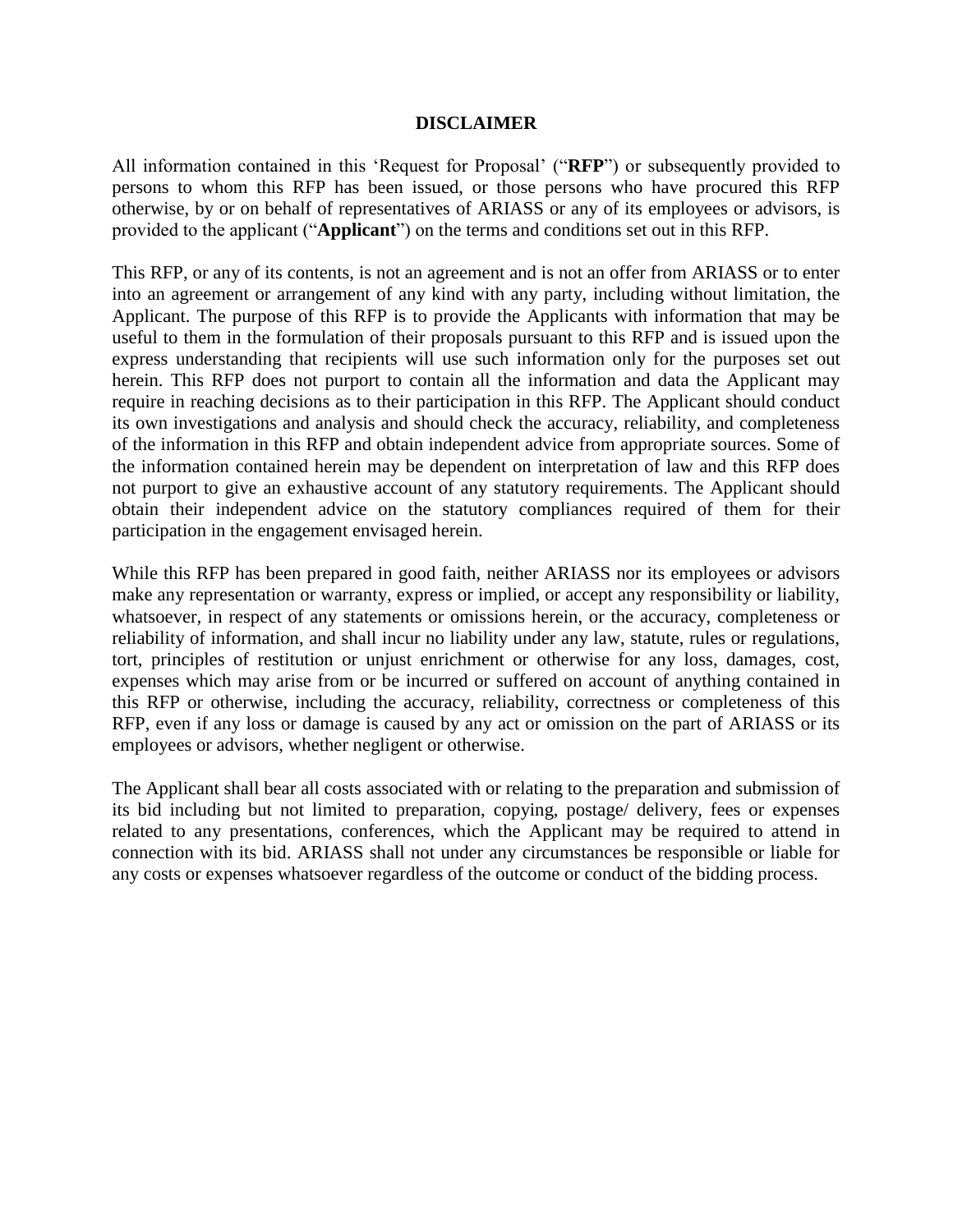## **LIST OF ACRONYMS**

<span id="page-3-0"></span>

| <b>AAIF</b>   | Assam Agribusiness Investment Fund                           |
|---------------|--------------------------------------------------------------|
| <b>AAU</b>    | <b>Assam Agricultural University</b>                         |
| <b>AIPB</b>   | <b>Assam Investment Promotion Board</b>                      |
| <b>APART</b>  | Assam Agribusiness and Rural Transformation Project          |
| <b>ARIASS</b> | Assam Rural Infrastructure and Agricultural Services Society |
| <b>EDPF</b>   | <b>Enterprise Development and Promotion Facility</b>         |
| EMI           | <b>Equated Monthly Installments</b>                          |
| GoA           | Government of Assam                                          |
| ha            | Hectare                                                      |
| IA            | <b>Industry Association</b>                                  |
| <b>IRR</b>    | <b>Internal Rate of Return</b>                               |
| LP            | <b>Limited Partner</b>                                       |
| <b>LPAC</b>   | <b>Limited Partner Advisory Committee</b>                    |
| MFI           | Microfinance Institution                                     |
| <b>MSME</b>   | Micro, Small and Medium Enterprise                           |
| <b>SME</b>    | Small and Medium Enterprise                                  |
| TA            | <b>Technical Assistance</b>                                  |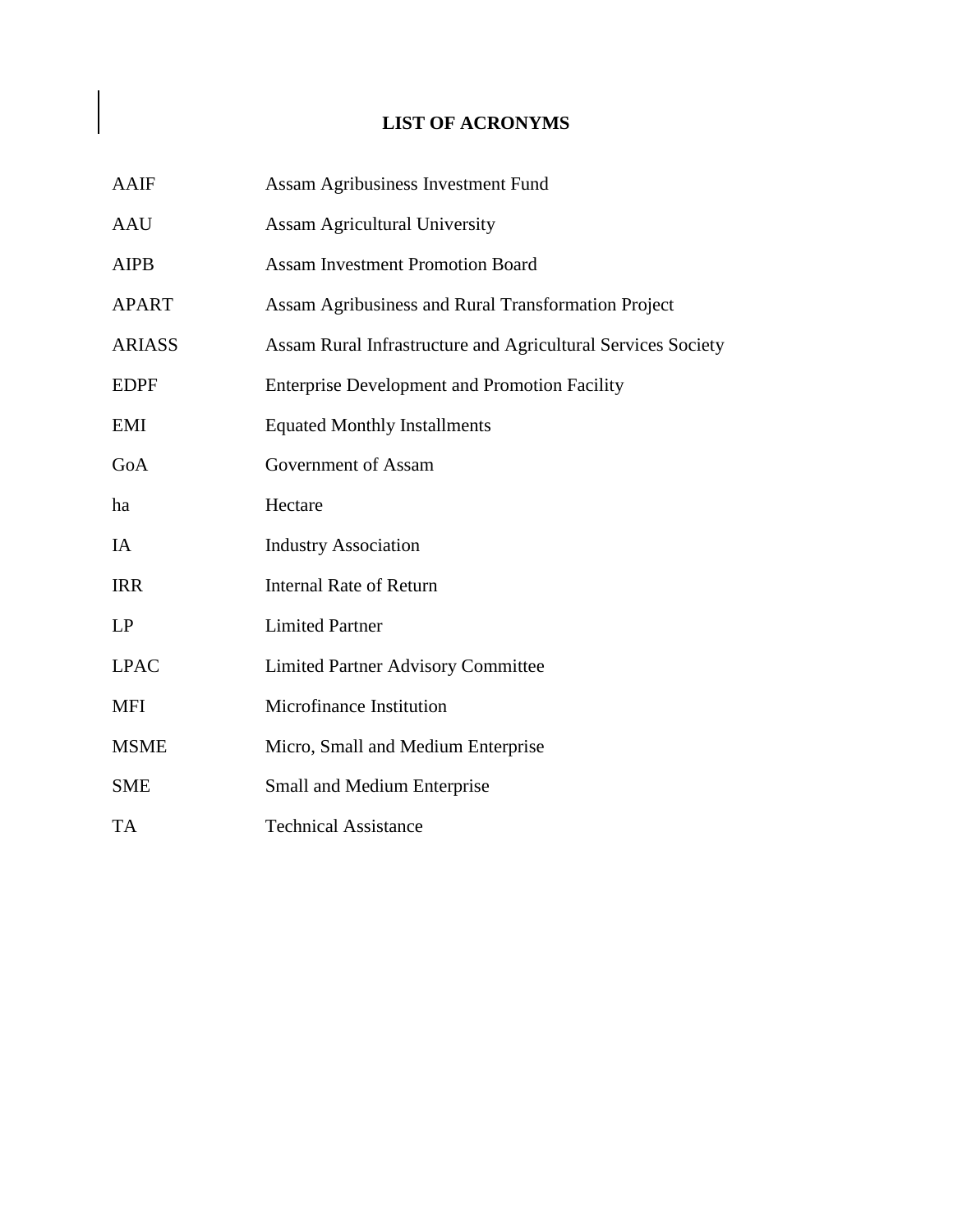### <span id="page-4-0"></span>**1. Background**

**The agribusiness sector is well placed to realize emerging opportunities in Assam.** With 22% of the industrial output and 26% of gross value added, the agribusiness sector can be a key driver of economic development in the state. The opportunities for the agribusiness sector arise from investments in agriculture sector, other key sectors - particularly digital and transport infrastructure, and sustained peace and political stability in the state and the broader Northeast region of India. Assam provides the crucial link between mainland India and not only this region but also the broader South East Asian region. Inherent strengths of the Northeast India in the form of its natural and mineral resources are increasingly becoming more amenable to commercialization through value addition and trade. Physical, economic, political and people-topeople connectivity as envisioned in India"s Act East Policy are further opening up unprecedented opportunities economic development of the region. $<sup>2</sup>$ </sup>

**The development impact of interventions in agriculture is expected to be substantial.** 86% of the state"s population lives in rural areas, and agriculture directly or indirectly supports more than 75% of the population and provides employment to about 50% of the workforce.<sup>3</sup>Despite some of the most suitable conditions for the cultivation of a wide range of agricultural products across 6 agro-climatic zones and being the largest and most well-connected state relative to the rest of Northeast India, commercialization of agriculture has been limited not only in terms of production but also in terms of trade, logistics, financing and value addition.

**With a view to help facilitate increased private investment in the agribusiness sector, the Government of Assam ("GoA") intends to support the establishment of the Assam Agribusiness Investment Fund (**"**AAIF**" or "**Fund**"**).** The GoA intends to do this through the World Bank supported [Assam Agribusiness and Rural Transformation Project \("](http://www.arias.in/apart.html)**APART**"), currently under implementation. APART aims to increase value-added and improve resilience in the production and processing of selected agriculture commodities, focusing on small farmers and agro-entrepreneurs in targeted districts. APART will use a portion of this loan to anchor the establishment of AAIF, as a closed-end Alternative Investment Fund ("**AIF**"), under the regulation of SEBI.<sup>4</sup>The AAIF feasibility study commissioned by APART and carried out by Ernst and Young confirmed the feasibility of the Fund, proposed the AIF structure, and estimated the average capital requirement for the investment ready businesses at USD 375,000 (See Annex for more details on the study findings).

 $1$  Economic Survey 2017-18

<sup>&</sup>lt;sup>2</sup><https://pib.gov.in/newsite/printrelease.aspx?relid=133837> and India's Look East - Act East Policy: A Bridge to the Asian Neighbourhood (2015), Symbiosis International University

<sup>3</sup> Ibid

<sup>4</sup>Though the default intent is to provide capital to a single Fund, the GoA retains the right to provide capital contribution to more than one fund.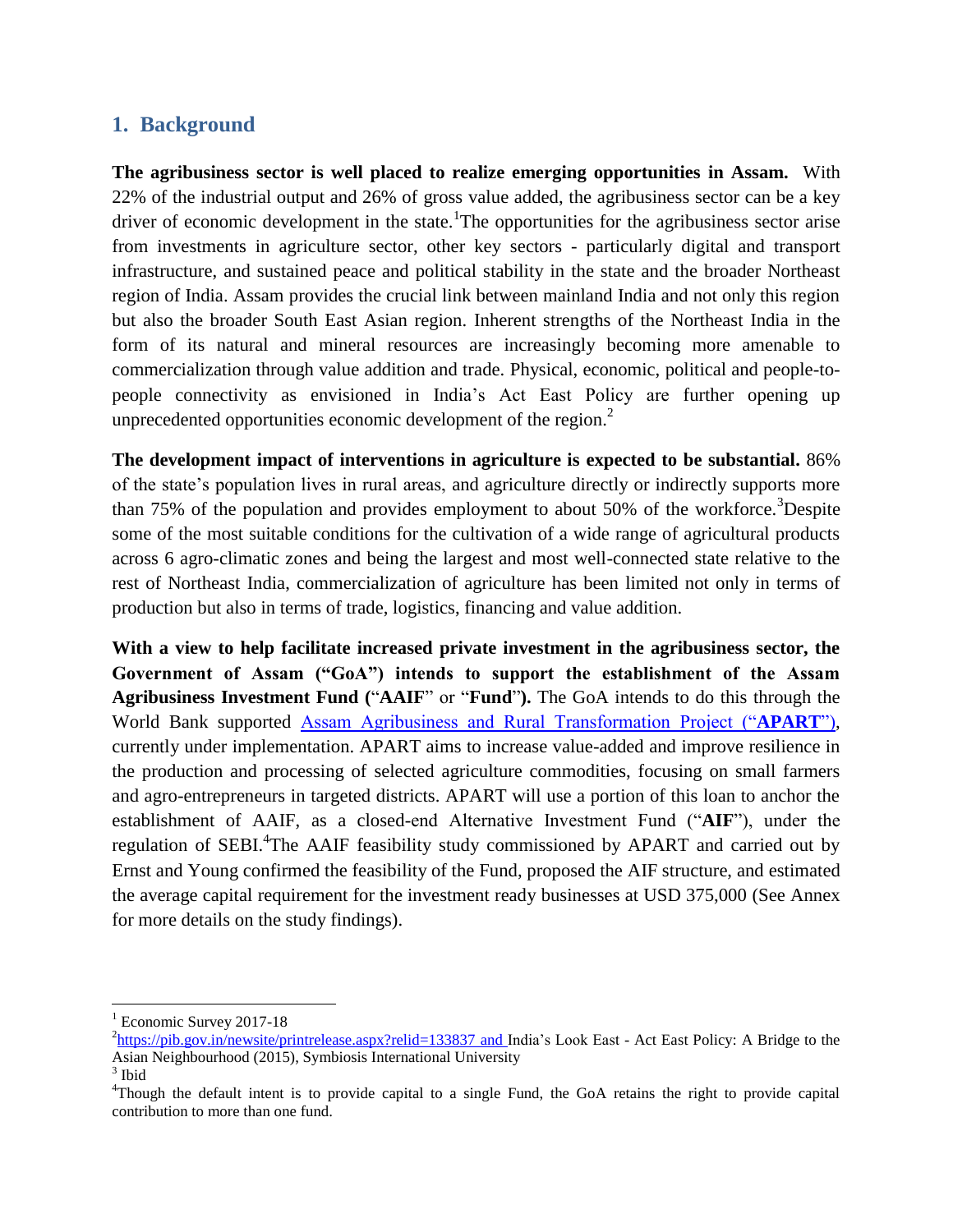**Access to financing from AAIF is expected to help AAIF investees to achieve accelerated growth of their enterprises, and thereby contribute to improved productivity and job growth in the sector.** Further, it is expected that GoA"s investment in AAIF will help crowd in additional private investment, both directly into AAIF as also more broadly into the sector. AAIF is expected to benefit from complementary investments being made by APART in the agriculture sector and in strengthening the investment climate in the state (please see **Error! Reference source not found.** for more details).

In this regard, ARIASS invites proposals for selection of a fund manager for undertaking the Fund Management Services as provided under this RFP and the applicable laws. The fund manager so selected to manage the investments in the AAIF ("**Fund Manager**") shall be subject to the terms and conditions as prescribed under this RFP.

## <span id="page-5-0"></span>2. **Key features of the proposed fund**

- 1. **Target sectors:** Agriculture, defined to include enterprises at all stages– production, trading, and processing – of value chains in the sector; allied sectors such as rural hand-crafts, and supporting services such as agritech, rural warehousing, clean energy, and logistics.
- 2. **Geographic focus:** The Fund is expected to be domiciled in India with a locus of activity in Assam.
- 3. **Eligible Investees:** Micro, small and medium enterprises (as defined under the applicable laws) with high growth potential operating in the target sectors and operating with a locus of activity in Assam<sup>5</sup>.

### 4. **Investment size:**

 $\overline{a}$ 

- o Ranging from an estimated \$100K \$2 million.
- o Investees may receive follow-on rounds of investment.
- o A maximum of 10% of the AAIF"s capital may be invested in one investee, with a possible increase to 15% (contingent on permission from the Advisory Committee, as defined in the Shareholders Agreement).

### 5. **Investors and Fund Size:**

- o The GoA"s contribution of up to \$15 million will constitute anchor capital
- o The Fund Manager is expected to mobilize at least 25% additional capital to that provided by GoA by the first close of the fund.

 $<sup>5</sup>$  Micro-enterprises are defined as enterprises with the investment in plant and machinery or equipment up to INR</sup> crore and turnover up to INR 5 crore, small enterprises as enterprises with the investment in plant and machinery or equipment up to INR 10 crores and turnover up to 50 crore and medium enterprises as enterprises with the investment in plant and machinery or equipment up to INR 50 crores and turnover up to INR 250 crore. Please refer to the relevant notification issued by the Government of India in this regard (available at [https://msme.gov.in/sites/default/files/IndianGazzate\\_0.pdf\)](https://msme.gov.in/sites/default/files/IndianGazzate_0.pdf)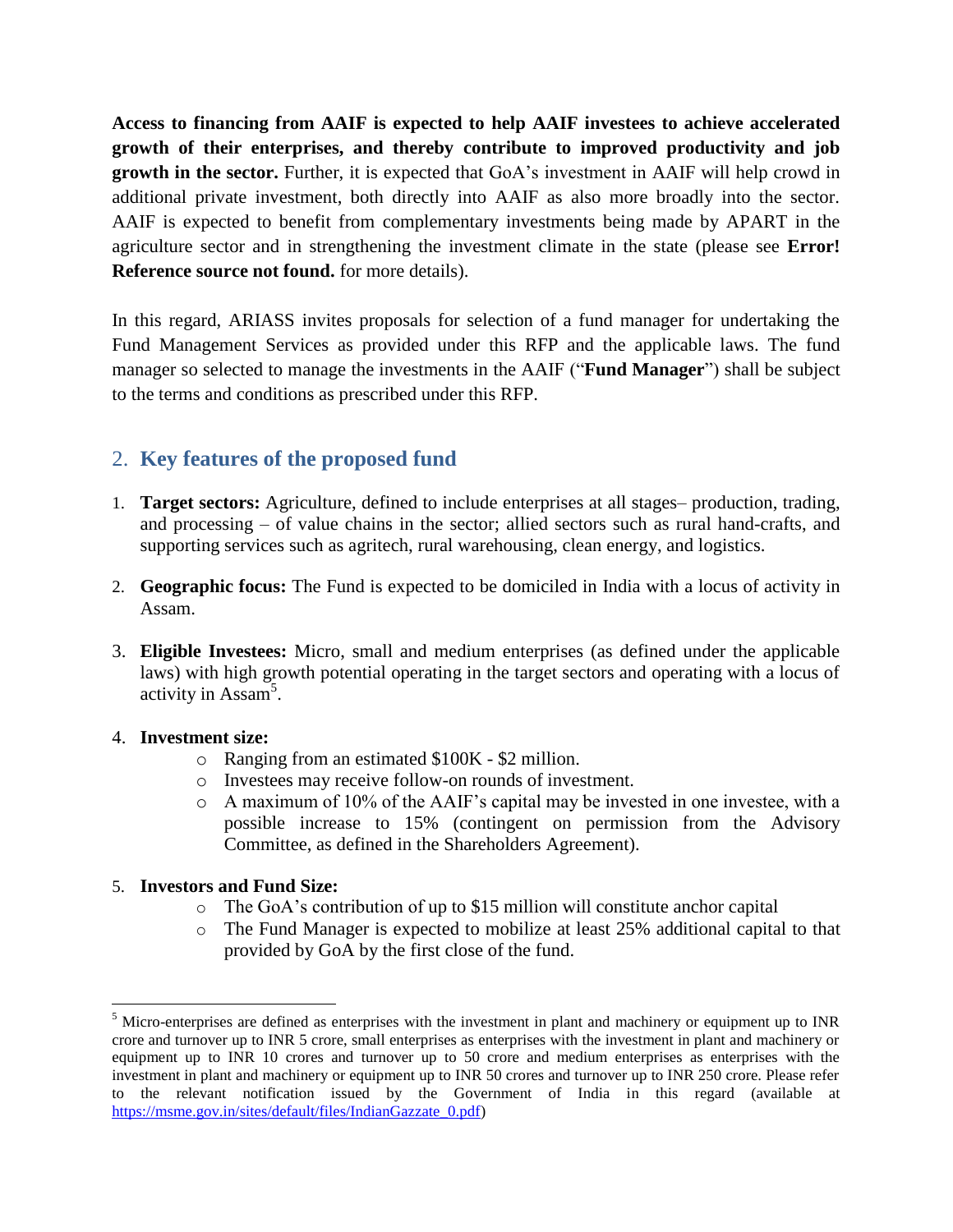- o At a minimum, one additional investor would need to be in place for the GoA capital to be available for first close of the Fund.
- o Final fund size will depend upon additional capital garnered from other investors.
- 6. **Fund Management:** The fund is expected to be managed by an experienced Fund Manager. The Fund Manager shall also be the Sponsor of the Fund.
- 7. **Fund Manager's capital commitment:** The Fund will require the Fund Manager to have a continuing interest in the Fund, in accordance with SEBI requirements, of not less than 2.5 % of the Fund size or INR 5 crore, whichever is lower.

### 8. **Fund Governance:**

- o *Advisory Committee:* The Advisory Committee ("**AC**") will include the GoA and other voting investor representatives and will be responsible for overall strategic oversight of the AIIF. The AC will have no influence over investment decisions of the Fund. A representative of the Industries Department ("**Department**") will act for the GoA in the AC and will carry out all the functions expected of a typical investor or "Limited Partner"<sup>6</sup>in the Fund.
- o *Investment Committee:* The investment committee constituted by the fund manager must include independent members, and sector and geography experts as needed. There will be no government participation on the investment committee (IC) or on Board of Directors of the Fund. The composition of the IC is intended to reassure investor partners of good governance of the AAIF and no political interest capture. Decisions will be made independently based on the commercial viability of the proposals.
- 9. **Time to first close:** The first close of the fund is expected to be completed within 6 months from the time of announcement of fund manager selection.
- 10. **Fund life:** 8-10 years from the Fund"s first closing date, extendable to 12 years with the approval of the AC.
- 11. **Returns:** At the Fund level, a risk-adjusted market rate of return is expected. GoA may consider accepting asymmetric returns as per an agreed capital structure to enhance the incentives for other capital contributors, based on the winning bid"s proposal.
- 12. **Instruments:** Primarily Equity, quasi-equity, debt, and any other eligible instrument under SEBI regulations.

 $\overline{6}$ <sup>6</sup> This RFP uses the term Limited Partner (or Limited Partnership Advisory Committee) synonymously with shareholder/investor given the limited partnership structure is widely used to constitute private equity funds. However, bidders are free to use legal structures of their choice and as available in the Indian environment.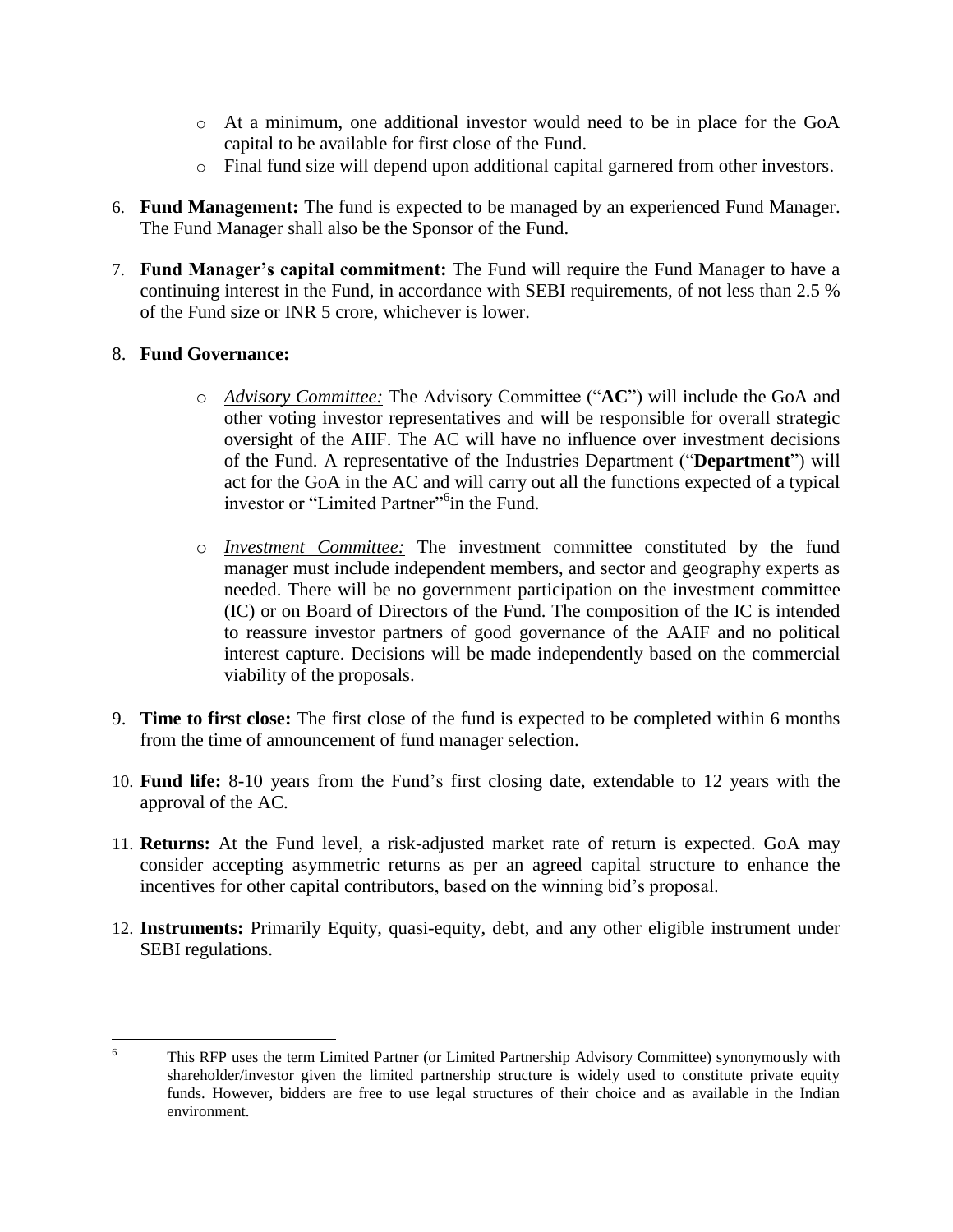- 13. **Technical Assistance (TA):** Enterprises in nascent ecosystems with constrained availability of business enablers often require technical assistance to counter shortcomings inherent in the ecosystem.<sup>7</sup>
	- o The Fund envisages a TA Fund, provided by the GoA, alongside the Investment Fund to finance pre- and post-investment TA needs with Grants / partial Grants/ Zero-interest loans.
	- o The final size of the TA Fund is expected to be arrived at based on assessment of the needs, as proposed by the potential fund managers during the Fund Manager selection process and during the Fund set-up phase.
- 14. **TA Fund Management:** The Fund Manager selected to manage the AAIF will also be expected to manage the TA Fund, either with an in-house team or through a partnership with a specialized TA provider, based on agreed governance arrangements.
- 15. **Remuneration.** In line with best practices, the remuneration of the AAIF's manager will reflect current market remuneration, including management fees and profit-sharing, in comparable situations, which is ensured through the competitive bidding. They will be based on international best practices and market principles.

## <span id="page-7-0"></span>**3. Special Conditions:**

- 1. **Since the GoA intends to commit capital to AAIF through APART, the Fund would need to comply with the World Bank's fiduciary, environmental and social (E&S)** safeguards. To ensure compliance with these requirements, applicable investment documents and first two investments will be subject to the PMU and World Bank"s review and No Objection. The Fund Manager will ensure compliance of these E&S requirements throughout the Fund including the TA"s lifecycle by the investees.
- **2. The Fund would be specifically excluded from making any investments in activities that are part of the APART exclusion list.** These include:
	- Production or trade in any product or activity deemed illegal under Indian laws or regulations or international conventions and agreements, or subject to international bans, such as pharmaceuticals, pesticides/herbicides, ozone depleting substances, PCB, wildlife or products regulated under CITES (Convention on International Trade in Endangered Species)
	- All activities listed under the "Negative List" and all activities that do not comply with applicable 'Legal and Regulatory Requirements' listed in the Environment Management Framework (EMF) document<sup>8</sup>.

<sup>&</sup>lt;sup>7</sup> Examples include, though are not limited to, the provision of Business advisory services/ mentoring, financial management, corporate governance support, process improvement for long term sustainability/compliance with standards beyond minimum acceptable regulatory standards that enhance commercial potential and / or social impact, training of smallholder farmers, implementation of technology with a long term impact etc.

<sup>8</sup> The document (Environmental Assessment and Environmental Management Framework (EA & EMF) of APART**)** can be accessed at - <http://www.arias.in/publication.html> (OR)

[http://www.arias.in/download/APART/EASA/FINAL%20REPORT%20ON%20ENVIRONMENTAL%20ASSESS](http://www.arias.in/download/APART/EASA/FINAL%20REPORT%20ON%20ENVIRONMENTAL%20ASSESSMENT%20AND%20ENVIRONMENTAL%20MANAGEMENT%20FRAMEWORK.pdf) [MENT%20AND%20ENVIRONMENTAL%20MANAGEMENT%20FRAMEWORK.pdf](http://www.arias.in/download/APART/EASA/FINAL%20REPORT%20ON%20ENVIRONMENTAL%20ASSESSMENT%20AND%20ENVIRONMENTAL%20MANAGEMENT%20FRAMEWORK.pdf)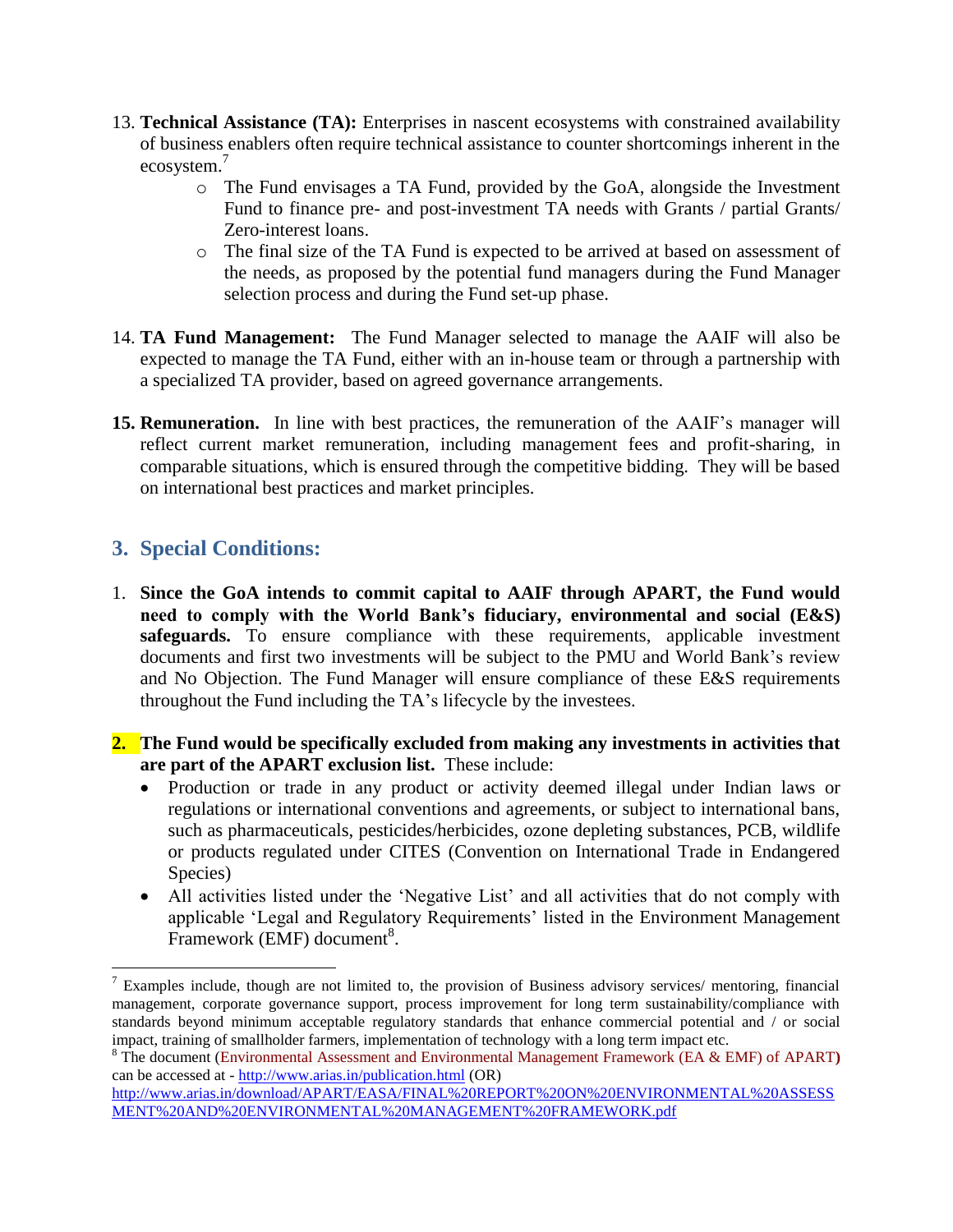- Production or trade in alcoholic beverages (excluding beer and wine)
- Production or trade in tobacco
- Production or trade in any product or activity that uses all forms of forced labour and child labour.
- Activity which is not in compliance with existing national and state labour standards.
- **3. Fund Managers submitting proposals/applications shall present a signed acceptance at the time of bidding,** to be incorporated in any resulting contracts, confirming application of, and compliance with, the sector specific environmental compliances and mitigations/guidelines (specified in the EMF document), the [World Bank"s Anti-Corruption](https://www.worldbank.org/content/dam/documents/sanctions/other-documents/osd/User%20Friendly%20Version%20of%20the%20Anti-Corruption%20Guidelines.pdf)  [Guidelines,](https://www.worldbank.org/content/dam/documents/sanctions/other-documents/osd/User%20Friendly%20Version%20of%20the%20Anti-Corruption%20Guidelines.pdf) including without limitation the Bank's right to sanction and the Bank's inspection, audit rights and the rights for the Bank to review related documentation and activities.

## <span id="page-8-0"></span>**4. Fund Management Services**

 $\overline{a}$ 

The selected Fund Manager is expected to:

- 1. Set up a fund (i) with minimum economically viable size; (ii) in a manner compliant with regulatory and investor requirements on governance, reporting and applicable policies and standards
- 2. Be responsible for: (i) fundraising to mobilize capital that co-invests with GoA at fund level; (ii) actively seeking deals; (iii) presenting deals to the investment committee; (iv) mobilizing additional capital to co-invest at the transaction level in portfolio companies;(v) monitoring performance of approved investments; (vi) supporting portfolio companies; (vii) reporting; (viii) managing the TA envelope of funding to support investments.
- 3. Ensure that the principles of good governance i.e. transparency, accountability, equitable and inclusive participation, among others are adhered to by the investees during the Fund life. Towards this, the manager will report and monitor on environmental and social risks and opportunities of potential and approved investments including TA. Appropriate measures to be taken to mainstream gender in the fundraising, selection and implementation processes, to ensure equal opportunities are given to female entrepreneurs. Any grievances related to the fund will be efficiently dealt by the Fund Manager or through existing mechanism under APART.
- 4. Be solely and exclusively responsible for the investment and exit decisions of the AAIF.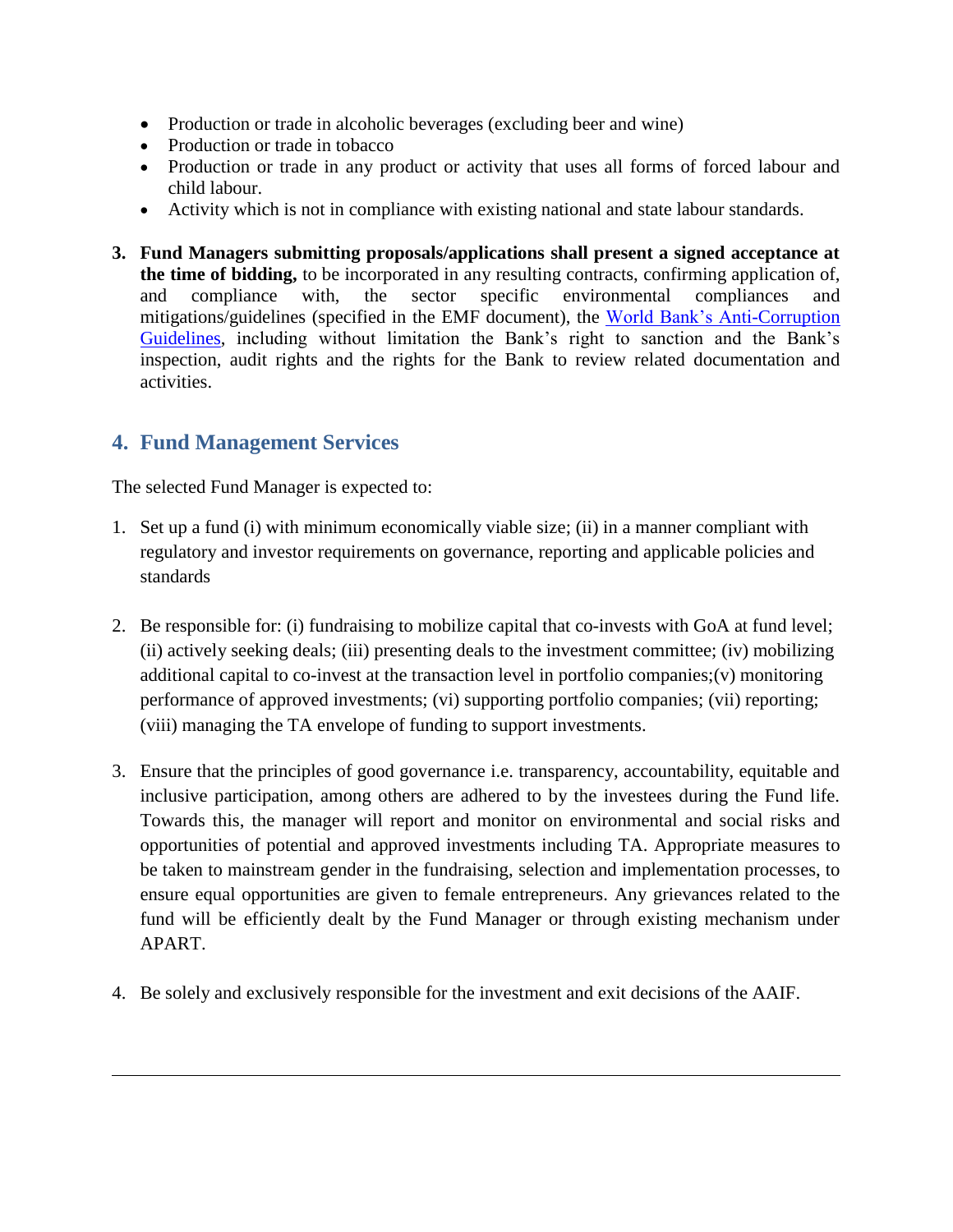## <span id="page-9-0"></span>**5. Summary of proposal contents**

### **A. Technical Proposal**

Interested Applicants are expected to have read the RFP document in full and submit their proposals demonstrating how they expect to deliver the objectives of the Fund. The submission must include a narrative captured in a PDF Document with a maximum length of 50 pages, excluding any supporting documents. For the Proposal to be considered as complete and prequalified for submission to the Evaluation Committee, all requested information should be presented in the order suggested below:

#### **1. Company Information:**

- i. Name and address of the **Applicant,** telephone number and email address;
- ii. Shareholding structure
- iii. History of operations
- iv. List of funds currently and historically managed, if any, including assets under management
- v. Latest available audited and non-audited financial statements

#### **2. Fund Information (if existing):<sup>9</sup>**

- i. Name;
- ii. Name of the Management Company;
- iii. Name of the Administration Company;
- iv. Name of the person(s) responsible for the management and administration of the **Fund;**
- v. Legal Structure (Corporation, Partnership, Trust, etc.) and legal/regulatory framework $10$

#### 3. **Proposed strategy, approach and methodology:**

- i. Investment thesis/strategy/business model(s)
- ii. Analysis of the investment target market, substantiated by research and citing sources, where applicable;
- iii. Target sub-sectors

- iv. Proposed stages of investments (size of assets of investee at time of investment)
- v. Number of Investee Companies to be targeted
- vi. Proposed maximum and minimum investment of the Fund by sub-sector; stages of investment; and investee company
- vii. Initial indicative pipeline prospects $11$

<sup>&</sup>lt;sup>9</sup> Existing funds should provide Private Placement Memorandum and any other relevant information, including capital raised etc.

 $10\text{B}$ ased on initial due-diligence and AAIF feasibility study, the project assumes the default option to be the Alternative Investment Fund (AIF) structure regulated by the Security and Exchange Board of India (SEBI), although applicants may propose alternative structures.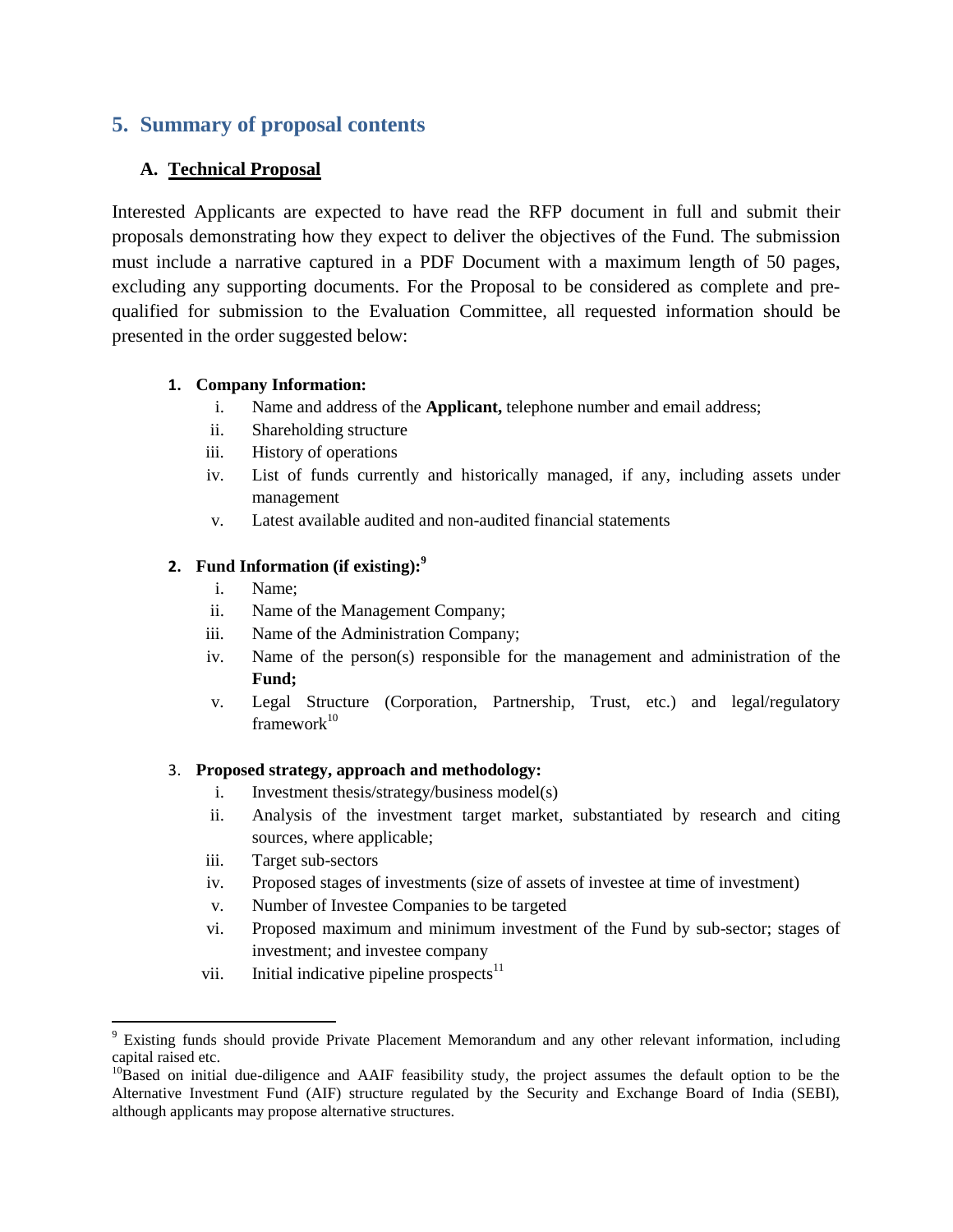- viii. Participation of the Fund in Investee Companies (majority/minority stakes);
- ix. Proposed instruments for the Fund and regulatory limits to the use of the instruments
- x. Strategies for investment exit
- xi. Proposed reporting/performance metrics and targets

#### 4. **Fund Management**

- i. Duration of the Fund;
- ii. Period of investment and divestment;
- iii. Target minimum and maximum size of the Fund;
- iv. Fundraising strategy (proposed investors) and target;
- v. Current stage of fundraising; $12$
- vi. Timeline for first close based on stage of fundraising
- vii. Commitment of capital of the management company to the Fund.

#### **5. TA Management**

- i. Strategy for deployment of TA
- ii. Estimated use of TA funds (\$ value and purpose)
- iii. Structure of the TA fund and services envisaged to be provided under TA
- iv. Resources needed to deploy TA, if any

#### **6. Governance**

 $\overline{a}$ 

- i. Proposed members of Investment Committee
- ii. Proposed members of Advisory Board /Advisory Committee and meetings
- iii. Governance arrangements related to investees
- iv. Governance arrangements for TA
- v. Policies related to ESG based on internal and external requirements
- vi. Other Governance Arrangements, if any
- vii. Key Governance Documents

#### **7. Fund Management Team**

- i. Expected team size and organization structure, including org chart (Indicate if members already identified or recruited)
- ii. Expertise and qualifications of each member:
	- a. Name, address, telephone number and email contact information
	- b. CV and personal references
	- c. Role in the management of the Fund,
	- d. Respective time that will be dedicated by each team member.
	- e. Indicate if stationed in Assam on full-time basis/not
- iii. Experience and history working as a team
- iv. Recruitment strategy for team members not identified

 $11$  Description of the contours of potential suitable pipeline prospects will also suffice in lieu of actual names of potential pipeline enterprises, though the latter is preferred.

 $12$ Letters of intents should be provided, when possible, and if not an indication providing for the timeline for being able to secure the letter of intents.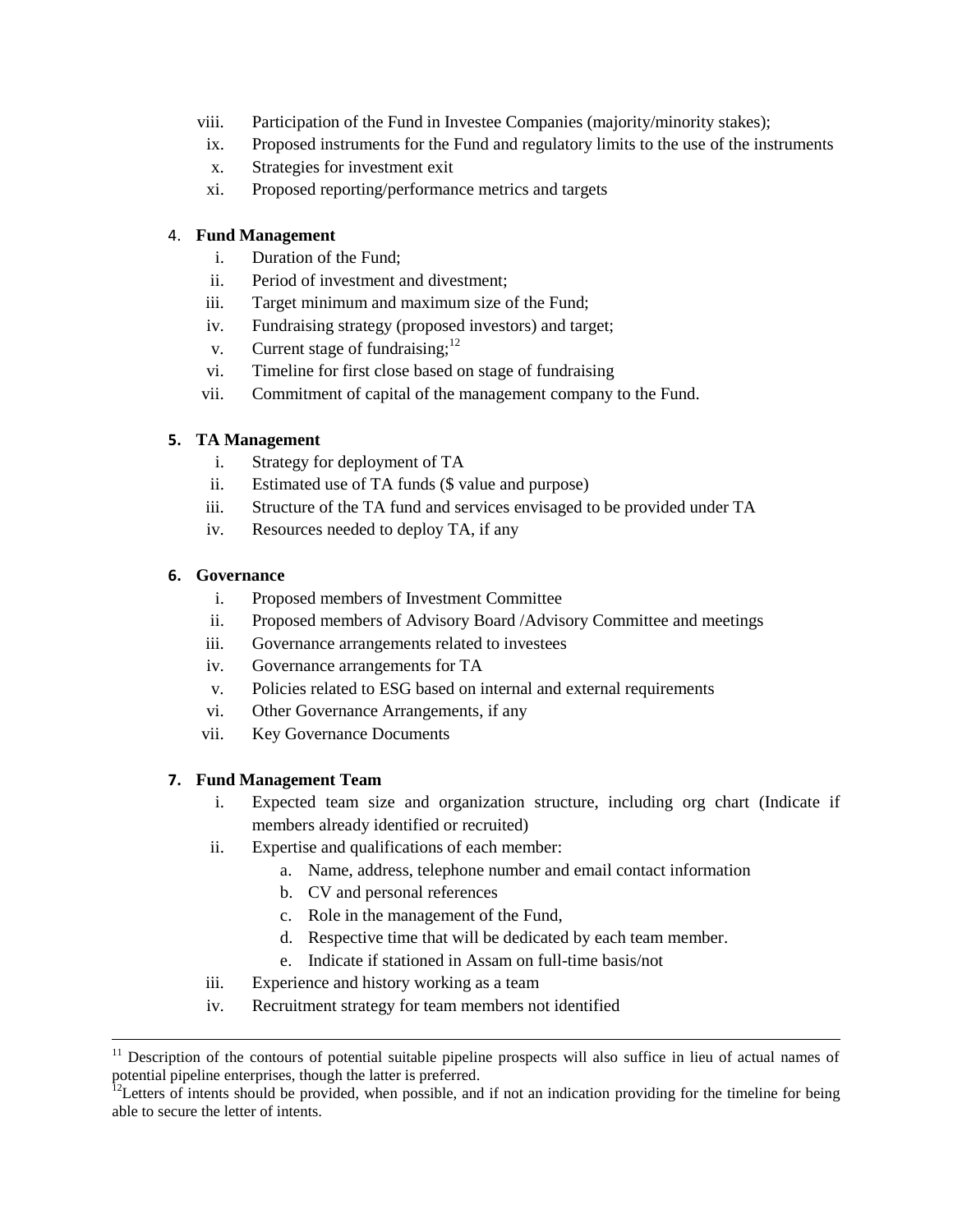- v. Details of management team retention policy, including the distribution rate for performance fees between the Management Company and members of the team;
- **8. Experience/Track Record of investments into SMEs (provide specifics on deals for each).**
	- i. Experience/Track Record and Exits Achieved on deals that fit the MSME/ agribusiness parameters and exits achieved. (Including full deal sheet of all deals done)
	- ii. Experience/Track Record in Fundraising
	- iii. Experience/Track record using self-liquidating investment structures.
	- iv. Experience/Track Record in using Technical Assistance (TA) and managing a TA facility in parallel to a Fund
	- v. Experience of working with (a) government (b) public sector entities as capital contributor (Limited Partner).

### **B. Financial Proposal (provide scenario analysis as needed based on expected fund size)**

- *i. Expected financials of the Fund* 
	- a. Eligible expenses to be met by the Fund
	- b. Assessment of specific costs associated with Fund and how these costs will be covered
	- c. Proposed cost structure of the Fund along its life cycle (including remuneration for the members of the team, fixed and variable costs, presented in an Excel spreadsheet);
	- d. Projected Cash Flow of the **Fund;**
- *ii. Expected returns of the Fund*
	- a. Investment return goals, including simulations for baseline scenario, favorable and unfavorable with:
		- i. Rates of return on investments
		- ii. Internal rate of return for the **Fund** and for the investors (net and gross).
- *iii. Proposed compensation structure and terms, with rationale* 
	- a. Hurdle rate
	- b. Management Fees (separately for Commitment and invested periods)
	- c. Carried Interest in % and catch-up proposed, if any
	- d. Other fees, if any
- *iv. Financial incentives anticipated for co-investors, and strategy proposed*
- *v. Other terms proposed*

#### **C. Adherence to legal/regulatory/policy guidelines**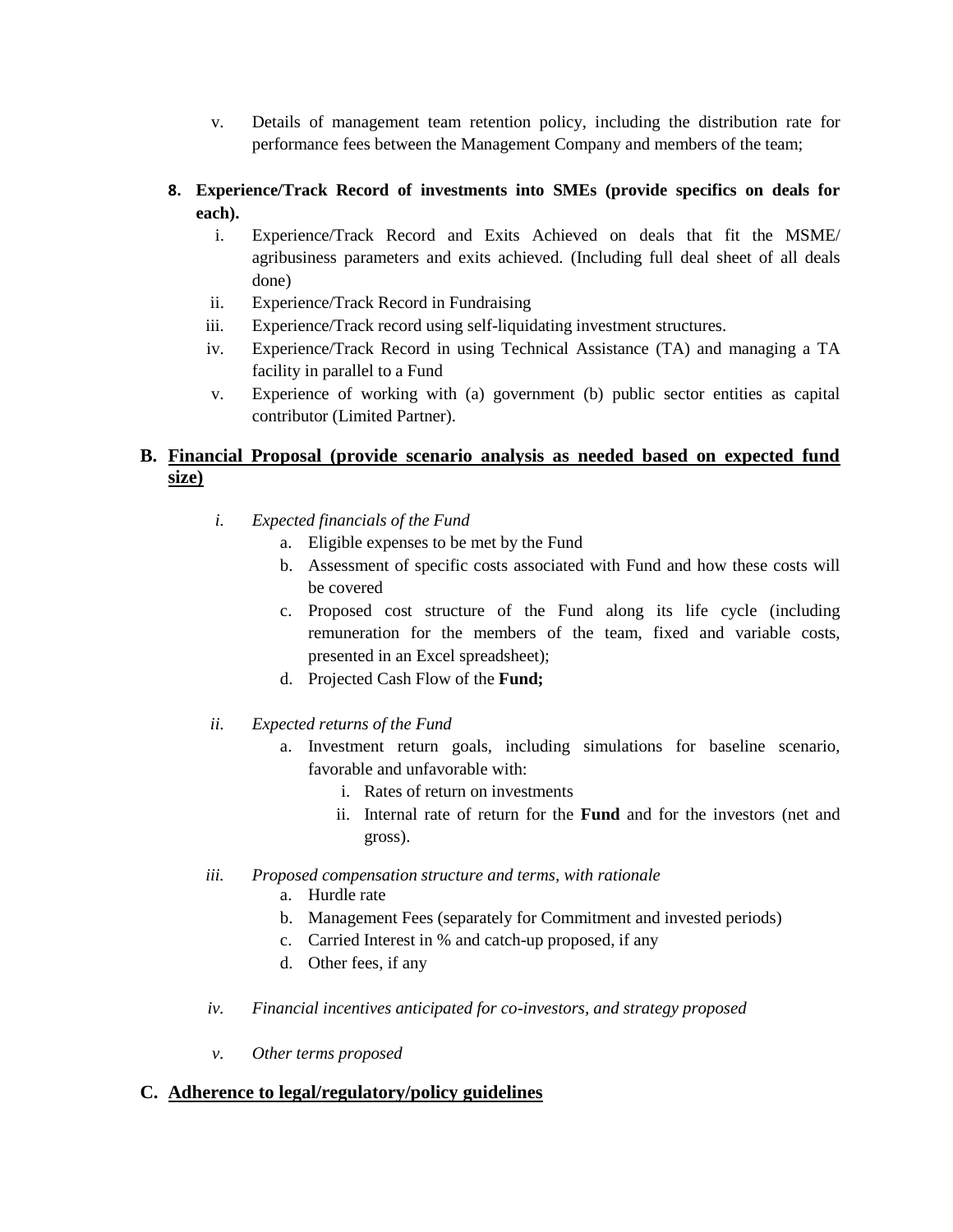- *i. Legal/regulatory framework for the proposed fund (if not currently existing)13*
- *ii. Legal structure of manager (if not currently existing)*
- *iii. Signed acceptance, to be incorporated in any resulting contracts, confirming the application of, and compliance with, applicable environmental safeguard measures, the World Bank's Anti-Corruption Guidelines, including without limitation the World Bank's right to sanction and the Bank's inspection and audit rights.*
- *iv. National and state legal/regulatory/policy requirements pertaining to occupational health and safety standards, labour welfare and land management relevant for any investment.*

## <span id="page-12-0"></span>**6. Selection process, Evaluation Criteria and Timeline**

The selection process will be as follows:

- 1. First technical proposals will be reviewed and scored. Thereafter, financial proposals will be reviewed, and scored
- 2. Scores of technical and financial evaluations combined to arrive at final score.
- 3. Based on final score, top 5 applicants will be invited to make a presentation to the Evaluation Committee.<sup>14</sup>
- 4. The Evaluation Committee would review and confirm the scores on the technical and financial proposals based on additional information/clarifications received during the presentation, and confirmed in writing, and identify the top three applicants in ranked order.
- 5. Institutional Due Diligence will be carried out on the top ranked applicant.<sup>15</sup>
- 6. In the event that the applicant with the highest combined score does not clear the Institutional Due Diligence, such Diligence will be carried out on the next highest scoring fund manager. This will be repeated, if needed, until the first applicant who clears the Due Diligence is confirmed.

<sup>&</sup>lt;sup>13</sup>Based on initial due-diligence and AAIF feasibility study, the project assumes the default option to be the Alternative Investment Fund (AIF) structure regulated by the Security and Exchange Board of India (SEBI), although applicants may propose alternative structures.

 $14$  ARIASS may choose to increase of decrease this number based on quality of responses received.

<sup>&</sup>lt;sup>15</sup> ARIASS may choose to conduct due diligence on more than 1 applicant if needed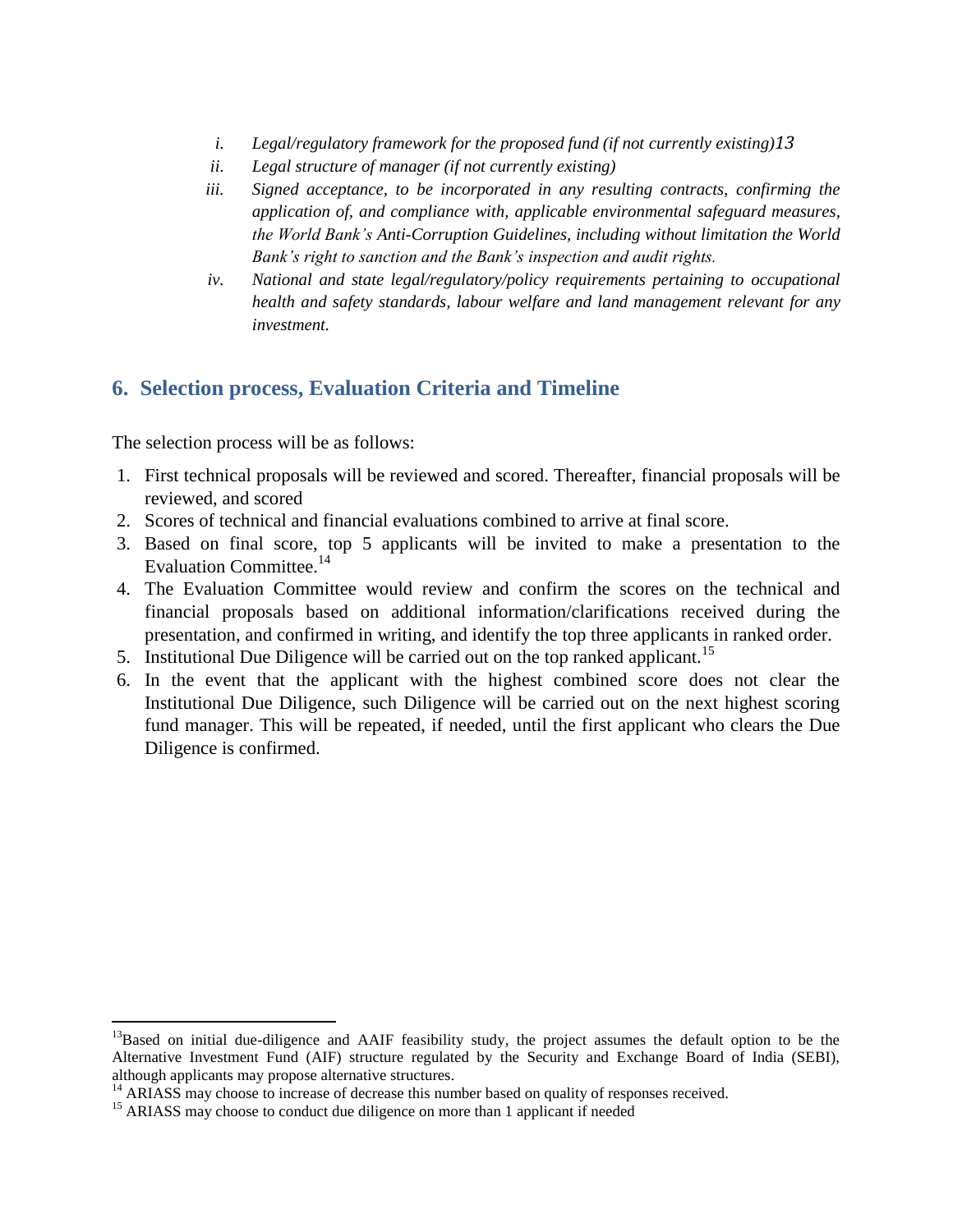**The technical and financial proposals will be scored** in accordance with the criteria below:

|                           | <b>Technical Proposal</b>                                                                    | <b>Maximum score</b> |  |  |  |  |
|---------------------------|----------------------------------------------------------------------------------------------|----------------------|--|--|--|--|
|                           |                                                                                              |                      |  |  |  |  |
|                           | FUND MANAGER'S TRACK RECORD and TEAM <sup>16</sup><br>1. Demonstrated financial track record | 30                   |  |  |  |  |
|                           | 2. Evidence of successful execution of investment deals in                                   |                      |  |  |  |  |
|                           | alignment with AAIF anticipated needs                                                        |                      |  |  |  |  |
|                           | 3. Fundraising track record                                                                  |                      |  |  |  |  |
|                           | 4. Experience                                                                                |                      |  |  |  |  |
|                           | 5. Technical expertise                                                                       |                      |  |  |  |  |
|                           | 6. Local expertise                                                                           |                      |  |  |  |  |
|                           | 7. Alignment with and dedication to AAIF needs                                               |                      |  |  |  |  |
|                           | 8. Complementarities within Team                                                             |                      |  |  |  |  |
|                           | 9. Cohesion/History of Working Together                                                      |                      |  |  |  |  |
|                           | 10. Retention policy                                                                         |                      |  |  |  |  |
|                           | <b>INVESTMENT PROPOSAL</b>                                                                   |                      |  |  |  |  |
|                           | 1. Attractiveness, clarity and viability of overall proposal                                 | 25                   |  |  |  |  |
|                           | 2. Alignment with GoA Strategy                                                               |                      |  |  |  |  |
|                           | 3. Credibility of pipeline of investment opportunities                                       |                      |  |  |  |  |
|                           | 4. Ability to add value to portfolio companies                                               |                      |  |  |  |  |
|                           | 5. Framework for monitoring and reporting                                                    |                      |  |  |  |  |
|                           | 6. Credibility of proposed fundraising strategy at fund level and                            |                      |  |  |  |  |
|                           | commitments received                                                                         |                      |  |  |  |  |
|                           | 7. Innovative structures proposed to mobilize co-investment at                               |                      |  |  |  |  |
|                           | deal level, enhance development impact etc.                                                  |                      |  |  |  |  |
|                           | 8. Overall Governance Arrangements, including factors such as                                |                      |  |  |  |  |
|                           | Manager's Financial commitment to the Fund                                                   |                      |  |  |  |  |
| <b>TA</b>                 |                                                                                              | 15                   |  |  |  |  |
|                           | 1. Effective use proposed of TA                                                              |                      |  |  |  |  |
|                           | 2. Ability to manage TA, including track record for managing                                 |                      |  |  |  |  |
|                           | <b>TA</b>                                                                                    |                      |  |  |  |  |
| 3.                        | Governance arrangements proposed to deploy TA                                                |                      |  |  |  |  |
|                           | <b>FUNDRAISING</b>                                                                           | 10                   |  |  |  |  |
|                           | 1. Credibility of proposed<br>fundraising<br>strategy,<br>and                                |                      |  |  |  |  |
|                           | commitments received so far                                                                  |                      |  |  |  |  |
| <b>Financial Proposal</b> |                                                                                              |                      |  |  |  |  |
| 1.                        | Credibility and realism of expected financials of the Fund                                   |                      |  |  |  |  |
| 2.                        | and realism of compensation<br>Attractiveness<br>structure                                   | 20                   |  |  |  |  |

<sup>&</sup>lt;sup>16</sup>This criteria will be assessed both at the "team" level and at the level of the "individuals" that comprise the team. *The default assumption is that applicants have an entity setup. If this is not the case, the applicants should submit an undertaking to setup a dedicated entity (equivalent to the "General Partner") if they are selected. Additionally, if such a team has not had experience of working together in a similar context in the past, it will be expected to provide an explanation of why the lack of experience as a team will not be a barrier to their ability to deliver on the objectives of the fund.*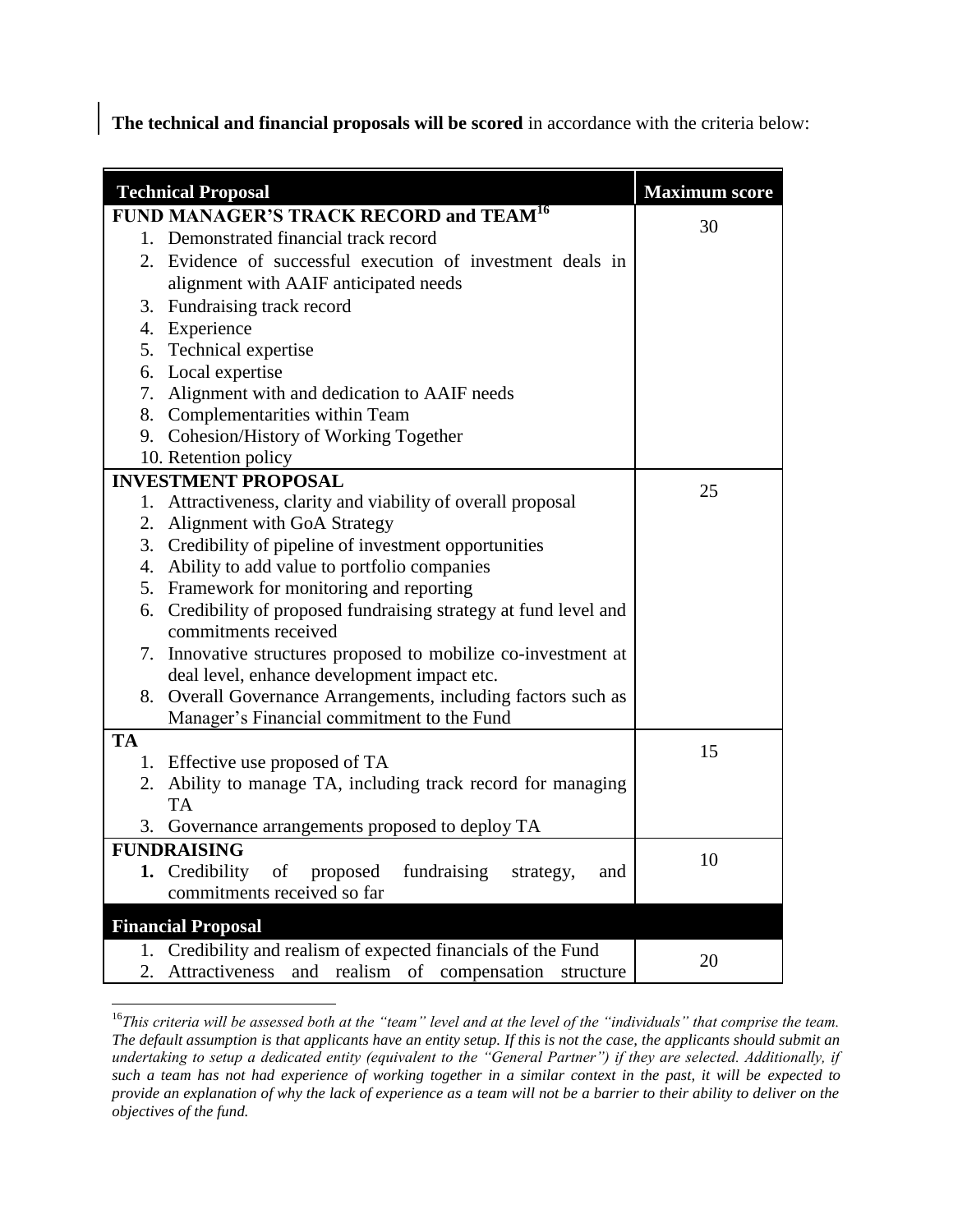| proposed |                    |     |
|----------|--------------------|-----|
|          | <b>Total Score</b> | 100 |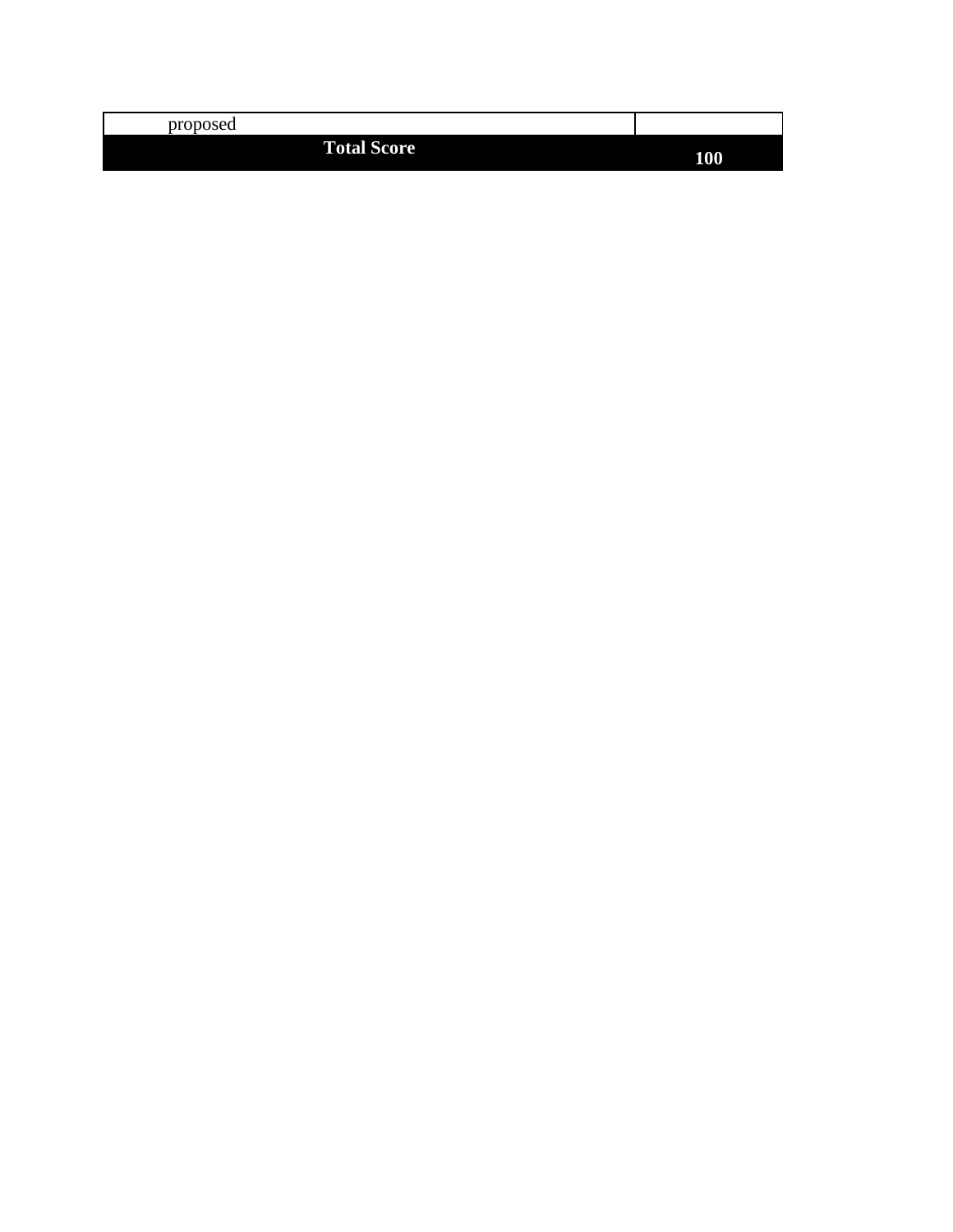**The tentative timeline for the selection is as follows:** 

| <b>Description</b>                                                                               | <b>Dates</b>          |
|--------------------------------------------------------------------------------------------------|-----------------------|
| <b>Release of RFP</b>                                                                            | Sept 13, 2021         |
| Receipt of queries / clarifications from Applicants by<br>email                                  | Sept 20, 2021         |
| Pre-submission discussions with interested applicants to<br>response to queries / clarifications | Sept 27, 2021         |
| Dissemination of written responses to all questions<br>received to all Applicants                | Oct4, 2021            |
| Receipt of Proposals                                                                             | Oct 11, 2021          |
| Evaluation                                                                                       | Oct12 to Oct 26, 2021 |
| Intimation to shortlisted Applicants                                                             | Oct 27, 2021          |
| Presentations                                                                                    | Oct 28 to Nov2, 2021  |
| Due Diligence                                                                                    | Nov 8 to Nov 19, 2021 |
| Invitation for negotiation                                                                       | Nov 22, 2021          |
| Negotiation and finalization                                                                     | Nov 29 to Dec 3, 2021 |
| Announcement of Fund Manager Selection                                                           | Dec10, 2021           |

## <span id="page-15-0"></span>**7. Terms and Conditions**

#### a. **Right to accept Proposal**

ARIASS reserves the right to accept or reject any proposal, and to annul the selection process and reject all proposals at any time prior to the selection of the fund manager, without thereby incurring any liability to the affected Applicant(s) or any obligation to inform the affected Applicant(s) of the grounds for such decision.

#### b. **Amendments in RFP**

At any time prior to deadline for submission of proposal, ARIASS may for any reason, modify the RFP. The modifications will be notified on ARIASS's website and such amendments shall be binding on the Applicant(s).

### c. **Pre-Proposal Queries**

The Applicants, requiring any clarification on the RFP may notify the same in the form of query to ARIASS latest by [●]of[●]. Queries can be sent to[●].ARIASS would respond to the queries at the earliest. Pre-proposal clarifications shall also be placed on ARIASS"s website for the purpose of downloading by all the Applicants. All such clarifications shall form part of this RFP.

### d. **Confidentiality**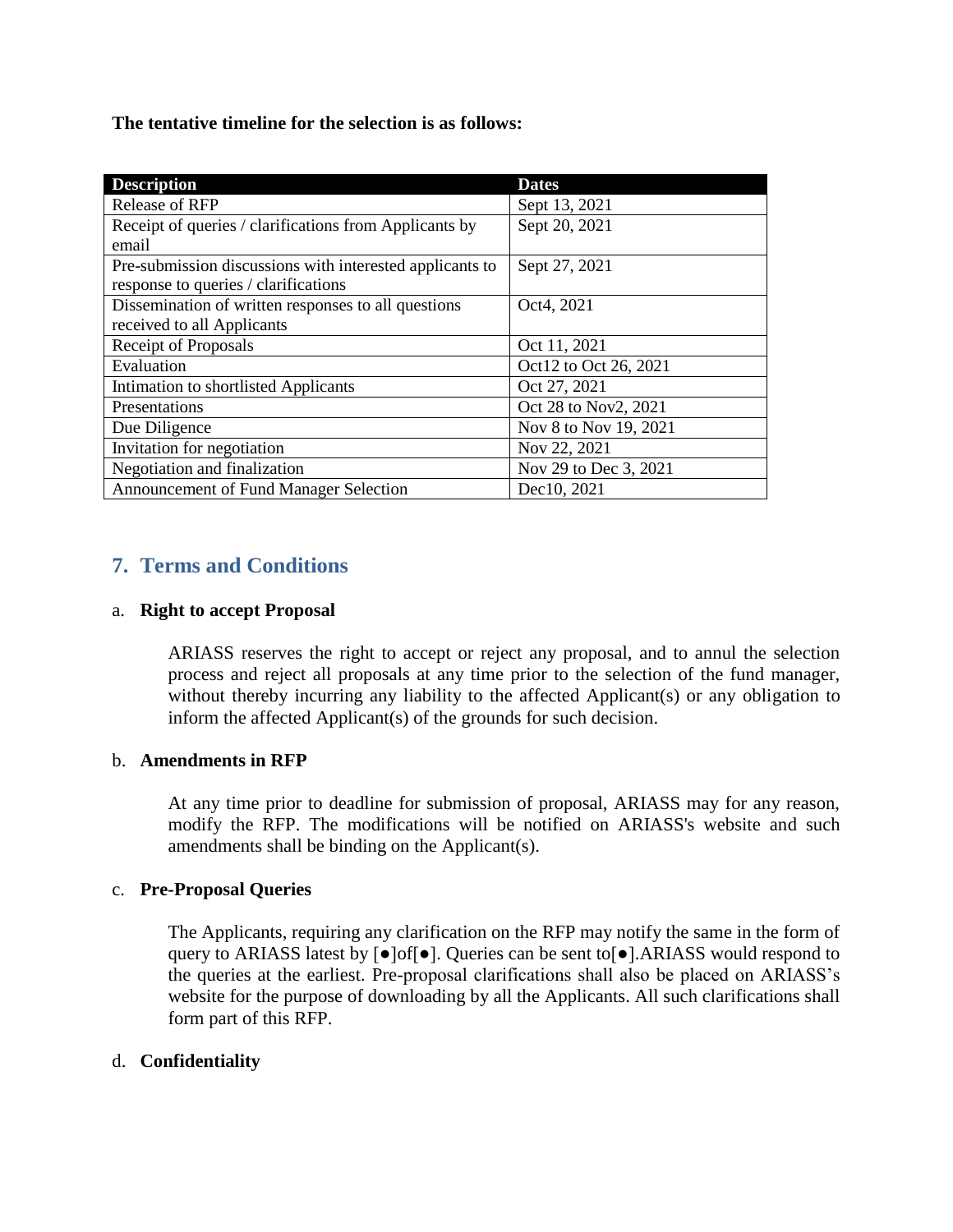Information relating to the examination, clarification and comparison of the proposals shall not be disclosed to any Applicants or any other persons not concerned with such process. The undue use by any Applicant of confidential information related to the process may result in rejection of its Proposal.

### **e. Interpretation of the RFP**

In case of any conflict of interpretation of any clause in the RFP, the interpretation of ARIASS shall be final and binding on the Applicants.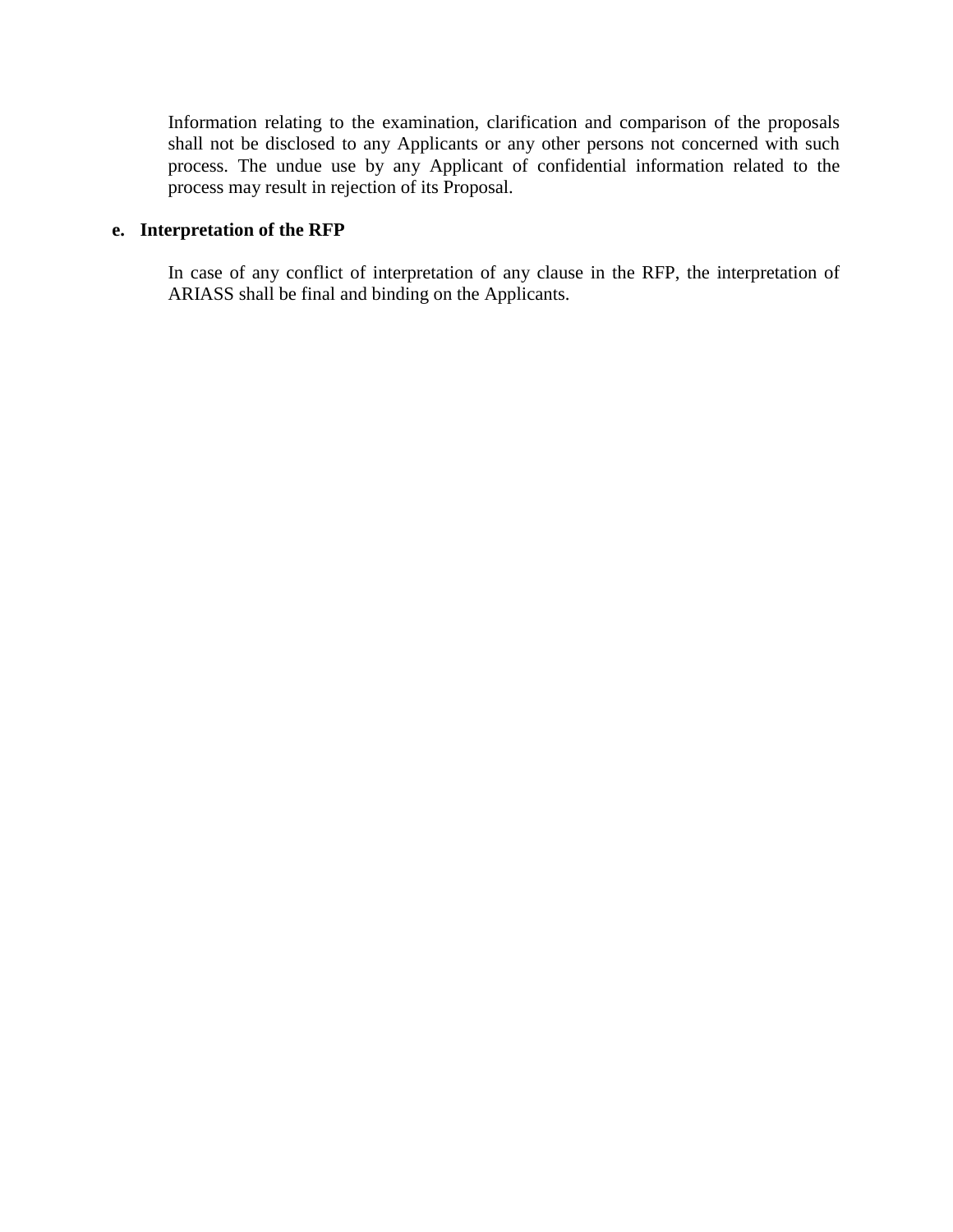## **Annex I: Assam agribusiness landscape**

<span id="page-17-0"></span>**Unprecedented opportunities for accelerated development are emerging in the Northeast**  region. Rapid positive changes over the last few years are creating momentum for rapid development. Improvements in information and communications technologies, massive investments in enabling transport infrastructure and sustained peace and political stability are ushering in a new era of development<sup>17</sup>. India's Act East Policy has recognized connectivity in its broadest sense – including physical, economic, political and people-to-people - as the key which are guiding investments and strategic initiatives in transport and communication infrastructure<sup>18</sup>.

**The state of Assam is well placed to realize these opportunities.** Assam provides the crucial link between mainland India and not only this region but also the much larger South East Asian region. Inherent strengths of this region in the form of its natural and mineral resources are thus increasingly becoming more amenable to commercialization through value addition and trade.

**With 22% of the industrial output and 26% of gross value added, the agribusiness sector<sup>19</sup> can be a key driver of economic development in the state.**  $86^{20}\%$  of the state's population lives in rural areas, agriculture directly or indirectly supports more than 75% of the population and provides employment to about 50% of the workforce. This makes the impact of interventions delivered in agriculture particularly important from a development point of view. Despite some of the most suitable conditions for the cultivation of a wide range of agricultural products across 6 agro-climatic zones and being the largest and most well-connected state relative to the rest of Northeast India, commercialization of agriculture is limited not only in terms of production but also in terms of trade, logistics, financing and value addition for access to lucrative markets within and outside of the region. As an example, according to the National Horticulture Board, the state has only 0.5% of the country"s cold storage capacity even while though the state produces almost 2.5% of the country"s horticulture products with some of the most exotic and temperature sensitive products like flowers and spices at over 4%.

**However, even as the entrepreneurial ecosystem in the state is thriving<sup>21</sup>, the availability of finance suitable for facilitation of this ecosystem has been limited**. A total of only 9 such transactions with a total investment value of ~\$38million have taken place in Assam with only 2 in the Agribusiness sector with a total investment value of \$0.7million. The existing ecosystem for finance does not sufficiently provide for such instruments. Commercial loans are available but require track record and collateral centered around conventional secured lending principles.

 $17$ Kathuria, Sanjay, and Priya Mathur, eds. 2020. Playing to Strengths: A Policy Framework for Mainstreaming Northeast India. International Development in Focus. Washington, DC: World Bank.

<sup>18</sup><https://pib.gov.in/newsite/printrelease.aspx?relid=133837>

<sup>&</sup>lt;sup>19</sup> Economic Survey 2017-18

 $20$  Ibid

 $^{21}$ [http://startup.assam.gov.in/?page\\_id=2393;](http://startup.assam.gov.in/?page_id=2393)<https://neatehub.org/>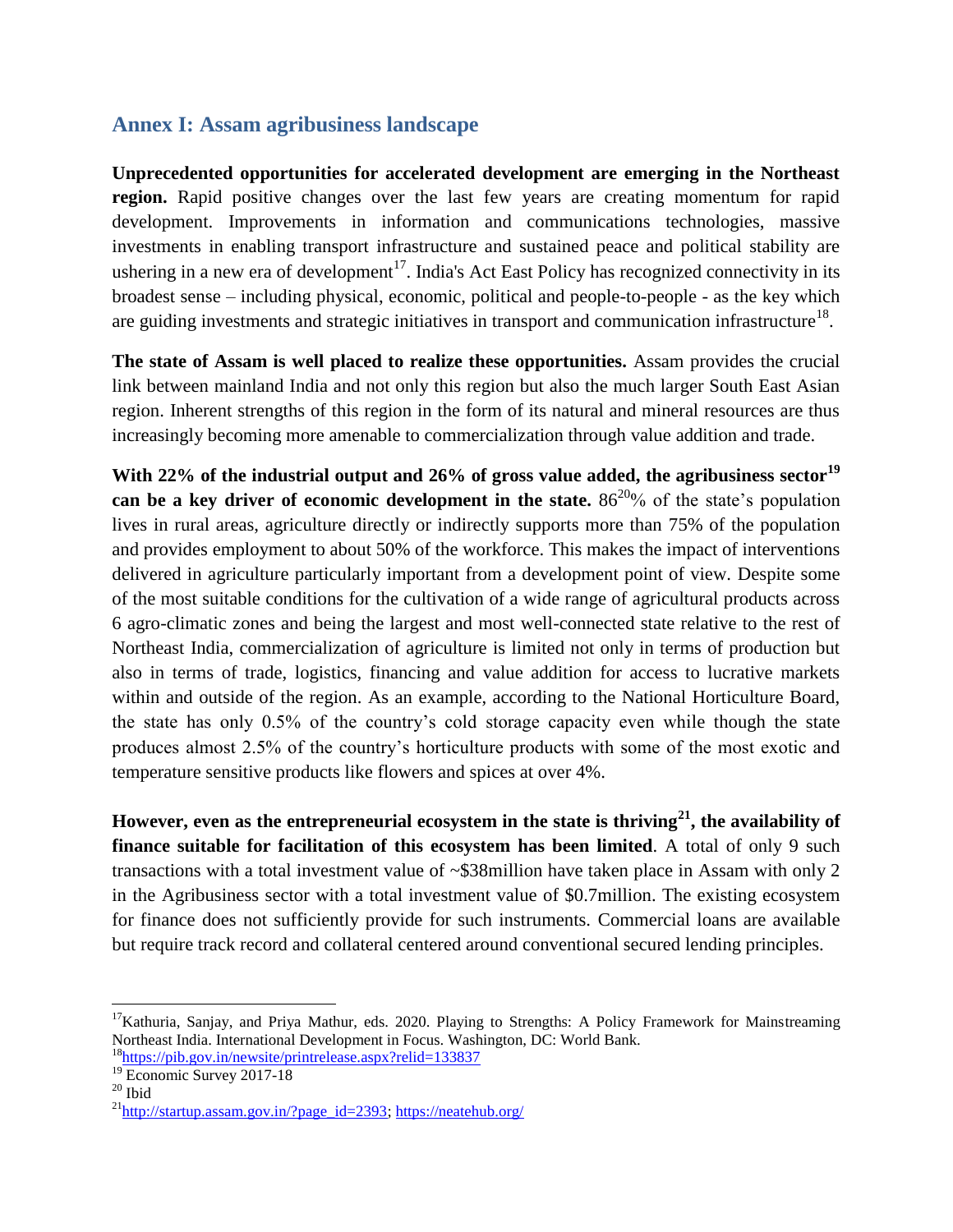**A wide range of opportunities suitable for facilitation through risk capital can be envisaged.** Substantial production in high value horticulture, fish and meat takes place in Assam with annual growth rate of production of fruits, spices and vegetables at 19.2%, 6.4% and 72.2% respectively in the last decade. Assam also contributes significantly to national production in commodities like ginger, banana, pineapple and litchi. However, the commercial potential of these commodities is under-explored. For example, even though original cultivars of pineapples are grown in the Northeastern region of India in abundance, various hybrids that are far removed from the original varieties grown in the rest of India are more widely consumed in mainland India even as high levels of production of pineapple are wasted / spoilt or fetch low realizations in Assam. As the largest state in the North-Eastern region consisting of 7 states and the most industrially developed among these states the region"s proximity to regional and international markets can also be exploited better with the improving business environment.

**The Government of India and the GoA have taken many actions to improve the investment climate in Assam.** The state enjoys several tax incentives, has the benefit of a dedicated central ministry for the development of its region and houses a development finance institution dedicated to the region (the North East Development Finance Institution). State Government initiatives to improve the investment climate include the enactment of new Ease of Doing Business Act that envisages setting up a Single Window Agency / Assam Investment Promotion Board (AIPB) to reduce the cost and speed up the process and time enterprises need to obtain clearances.